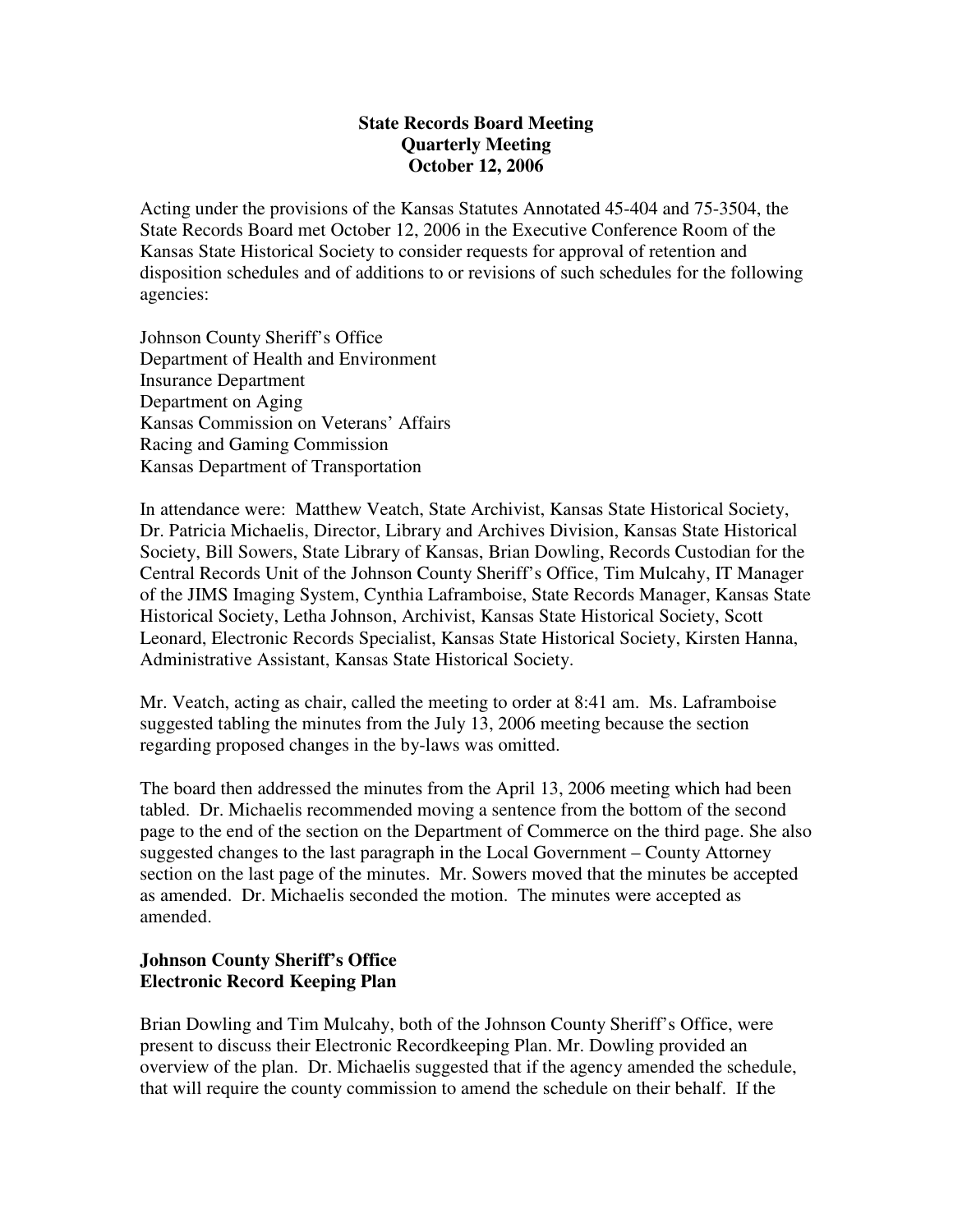department amends the schedule selectively, it could cause problems legally, so the general retention schedule should reflect any changes made in the electronic recordkeeping plan. She also suggested that the agency be specific on each record series instead of using the language "same as above" in case one record series gets separated from another. Dr. Michaelis and Mr. Sowers also wanted the Sheriff's Office to specify whether the schedule meant ten years after incarceration or after the sentence ended. Mr. Dowling said it was after the sentence was ended.

Mr. Veatch pointed out that the department was not planning to destroy any records immediately. Mr. Dowling confirmed that the department did not plan on destroying any records until everyone was comfortable with the process and the chain of command.

Ms. Laframboise commended the agency for putting together the plan as they had only discussed it a year ago. She said she has spoken with several agencies and the Johnson County Sheriff's Office is the first local government office to develop a plan.

Dr. Michaelis said that the plan did not require approval since it did not change the general schedule. Mr. Veatch agreed, saying it was more an addendum to the general retention schedule. Dr. Michaelis moved to accept the schedule. Mr. Sowers seconded the motion. The Electronic RecordKeeping Plan was accepted.

# **Kansas Department of Health and Environment**

Ms. Laframboise said that this particular series was before the board again because the agency bureau chief who had recommended changing this record series to destruction had not discussed it with another bureau within the agency. This individual has since left the agency. The matter came to the attention of the other bureau chief that these records were going to be destroyed and he wanted the original retention restored. Dr. Michaelis moved that the schedule be approved. Mr. Sowers seconded the motion. The schedule was approved.

## **Insurance Department**

Ms. Laframboise asked that this schedule be tabled until more information could be gathered. The board agreed to table the schedule entry.

# **Department on Aging**

Ms. Laframboise explained that the entry on this schedule was previously under the administration of the Insurance Department but was transferred to the Department on Aging. Mr. Sowers asked if the program was still alive and Ms. Laframboise responded that it is. Mr. Sowers moved to approve the schedule. Dr. Michaelis seconded the motion. The schedule was approved.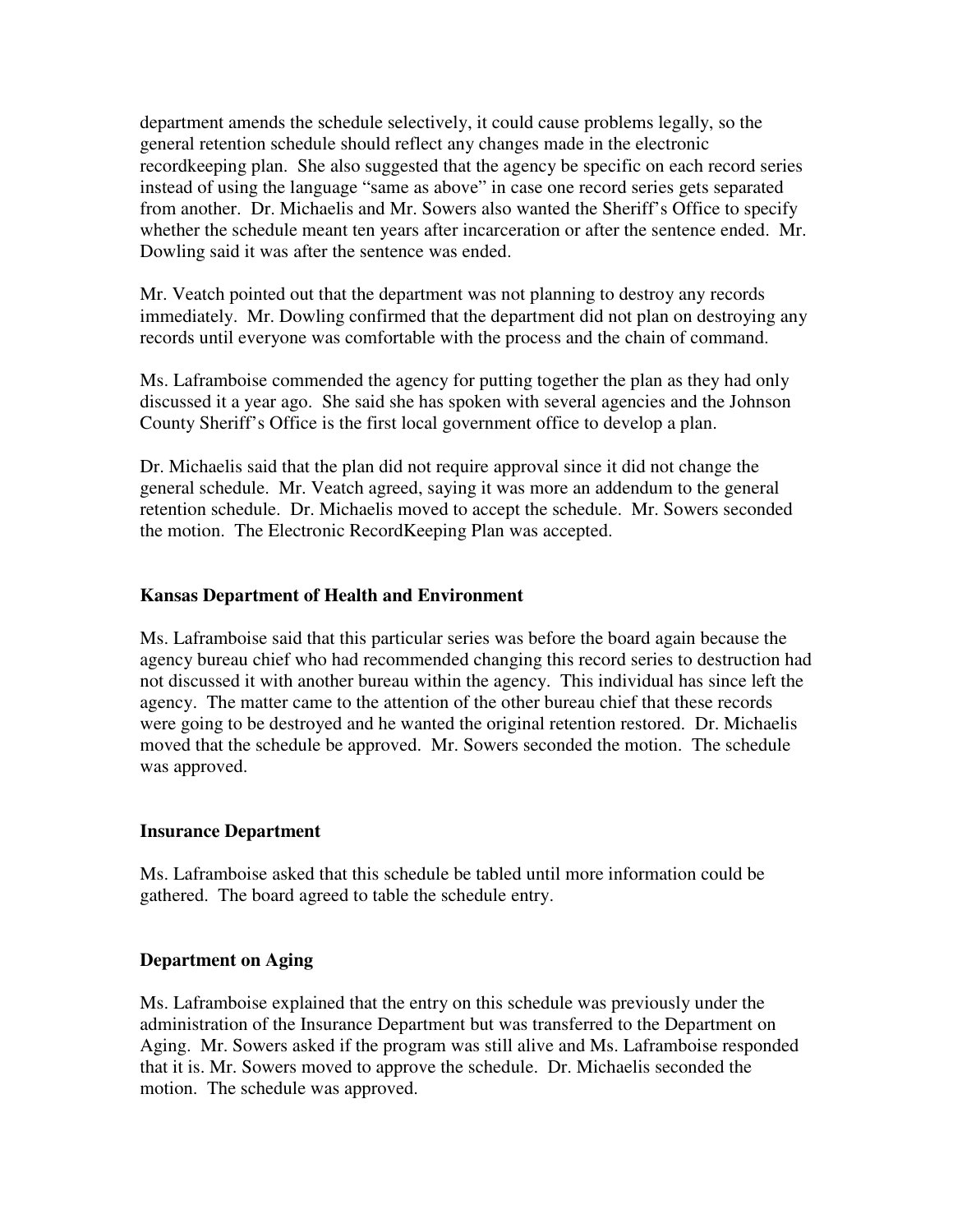#### **Commission on Veterans' Affairs**

Ms. Laframboise said that the Commission on Veteran's Affairs notified her that they did not want to retain the veterans' cards for 50 years in light of the fact that veterans' files were destroyed. Historical Society staff decided to recommend transfer the Veterans Case Card Files to the state archives because they contain information on veterans that may not exist anywhere else since the case files are destroyed. Dr. Michaelis moved to approve the schedule. Mr. Sowers seconded the motion. The schedule was approved.

## **Racing and Gaming Commission**

Ms. Laframboise said that Complaint Files had been tabled from a previous meeting for further information. The Racing and Gaming Commission sent a sample complaint form which Ms. Laframboise distributed to the board. The commission does a preliminary check on each complaint to see if there is merit or if it is something that can be handled quickly. If it is a more serious problem or violation, then the matter becomes a hearing file. Current archival practice had been to destroy complaint files but retain hearing files. The remaining record series listed had been transferred previously to the state records center but were not included on the agency retention and disposition schedule and this remedies the situation.

Mr. Sowers asked if the complaints happened frequently and Ms. Laframboise responded that they did not. Mr. Sowers moved that the schedule be approved. Dr. Michaelis seconded the motion. The schedule was approved.

## **Kansas Department of Transportation**

The record series before the board were from the Inspector General's office. Ms. Laframboise explained that the purpose of the audit is that any outside auditor would get the same results. Mr. Veatch said that the office is well organized. Ms. Laframboise noted that the office records are primarily paper-based but that there are one or two record series maintained electronically that would have to be addressed later. Dr. Michaelis asked if the Litigation Case Files were from the general schedule. Ms. Laframboise said yes and that the retention stated to retain the files five years after the case closed with the exception of precedent –setting cases. Dr. Michaelis moved to approve the schedule. Mr. Sowers seconded the motion. The schedule was approved.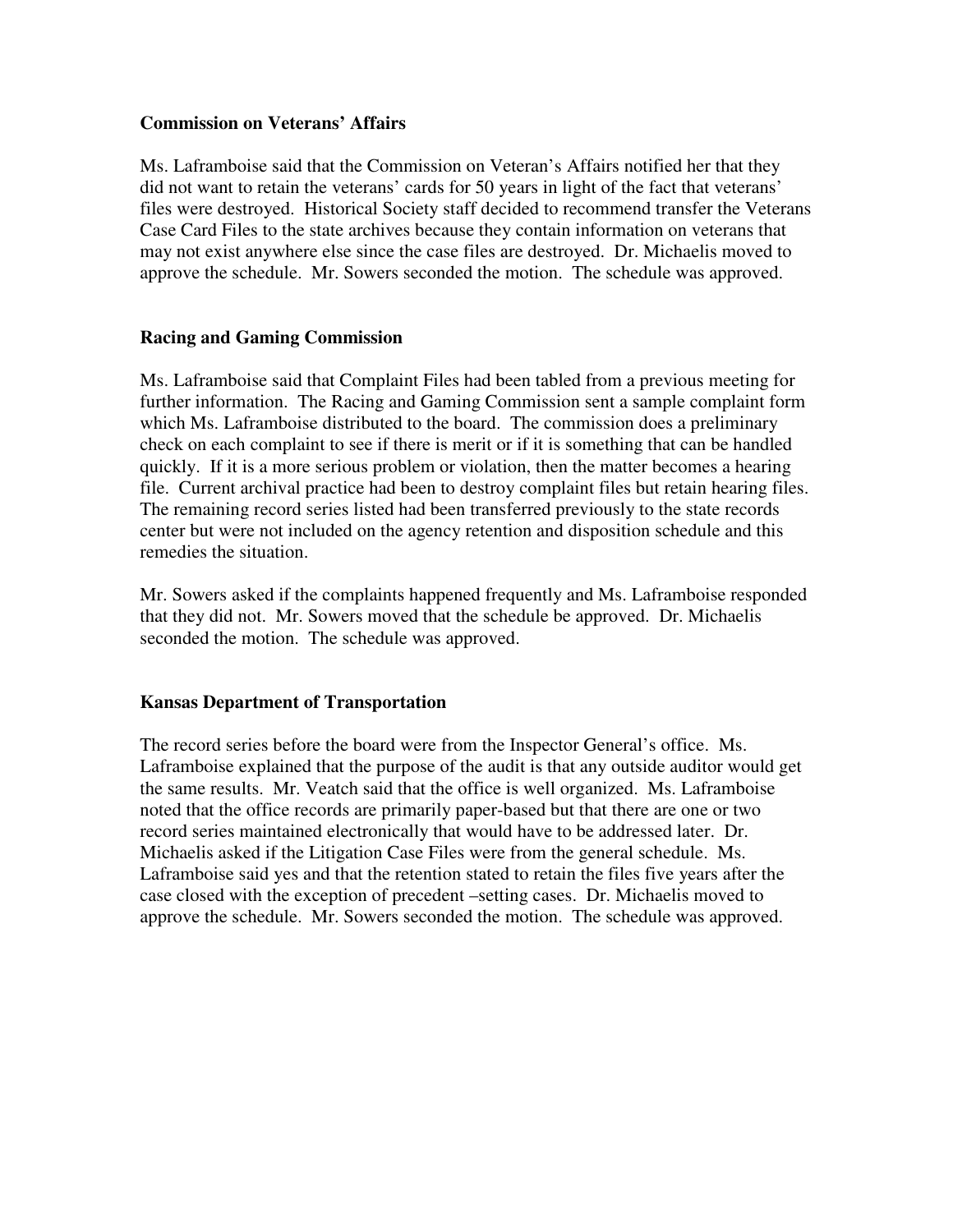## **Other Business**

# **Revision of Electronic RecordKeeping Plan**

Mr. Leonard said that the Kansas State Historical Society staff has been working with agencies to develop electronic recordkeeping plans for about two years and only a few have completed them. He proposes that rather than dealing with specific record series in the electronic recordkeeping plan, it would be easier for the agencies and for State Records Board to schedule systems which would streamline the scheduling process. Mr. Leonard distributed a copy of the Kansas Department of Transportation (KDOT) plan as an example. Mr. Veatch said that every agency is required to submit a three-year Information Technology (IT) plan listing and describing all existing applications. He said KDOT described their systems thoroughly. Since the agencies are already making the investment to create the plans he suggested utilizing the plan then answering some questions regarding electronic records prior to submission to the board. Mr. Veatch continued his proposal saying preparing an electronic recordkeeping plan for 100 or so record series within systems seems fruitless.

Mr. Leonard said the Historical Society staff tried to make the process easier as they have tried to gather contextual information during the regular scheduling process. Mr. Veatch said that the Historical Society staff could use separate reports for paper and electronic records or arrange the retention/disposition schedule according to the board's pleasure. Ms. Laframboise said she liked the idea of separate reports. Mr. Sowers agreed.

Mr. Veatch said the staff might examine the Johnson County Sheriff's Office recordkeeping plan and compare it to a simplified version of the KDOT plan and see if additional data is required throughout the records survey process. Historical Society staff will probably have survey forms as they go through the process but questioned whether or not the board needed to see all of that information.

Ms. Laframboise voiced a concern that there had been resistance by state agencies to complete electronic recordkeeping plans and mentioned that one agency had been working for two years work on their plan. She said perhaps by streamlining the process the staff would be more successful in getting agencies to add electronic records to their schedules.

Dr. Michaelis said the current electronic recordkeeping plan was designed for record series that were already scheduled. Mr. Veatch said Historical Society staff could use the IT plan but it may not always be detailed sufficiently and if necessary rename that piece of metadata to something else, perhaps, the description of records. He said that Historical Society staff should schedule systems as a whole and if agencies want to identify record series within systems that would be acceptable. The board will have to make a determination on a system-by-system basis as to what historical value these systems have. Mr. Leonard suggested that file formats and their preservation methodology were important to include.